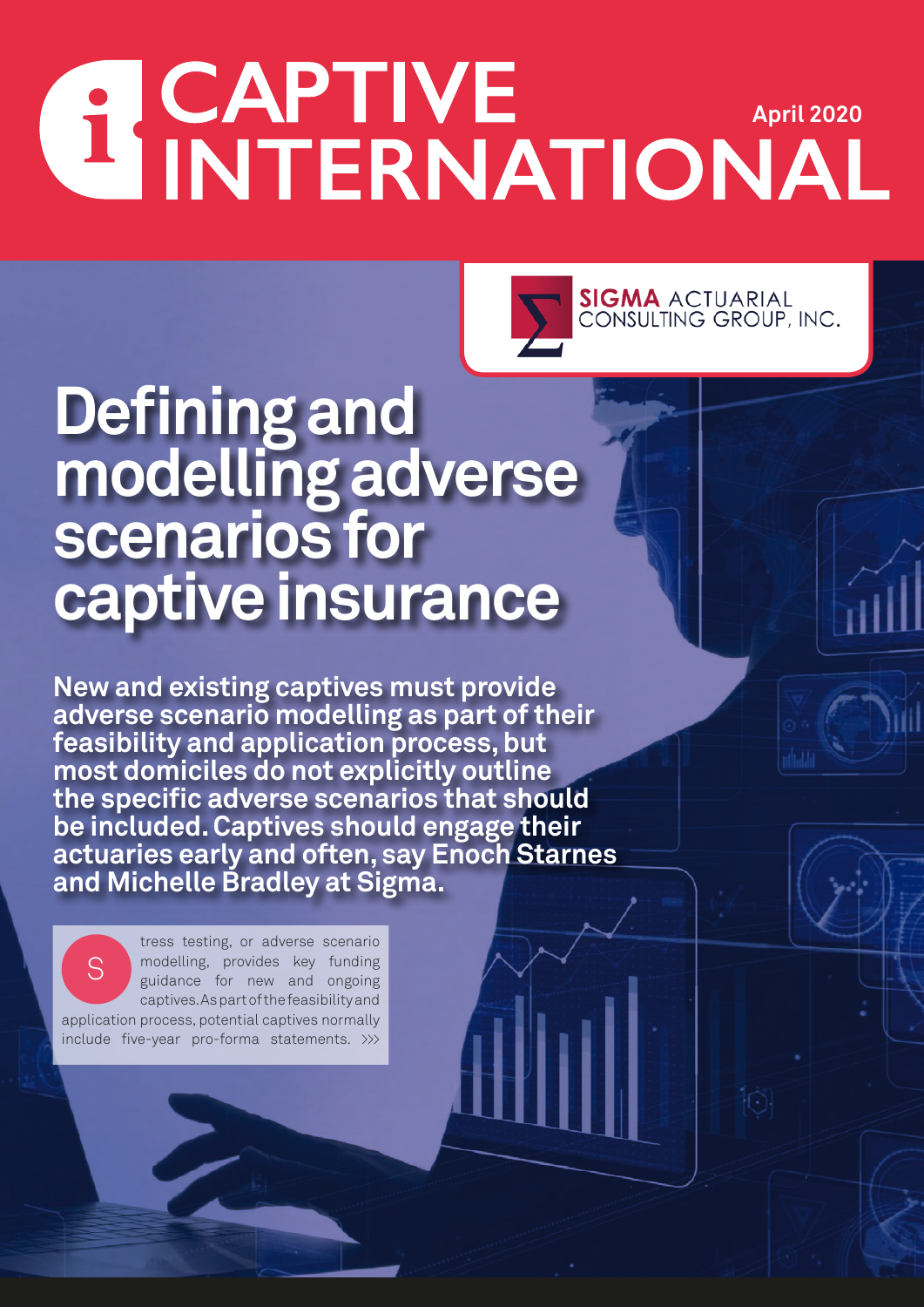**2 SIGMA** WWW.CAPTIVEINTERNATIONAL.COM

Despite potential variability within the estimates of future projected losses and the associated premiums, many portions of the feasibility study are relatively rigid in terms of structure. Tax rates, fees, and capitalisation amounts are typically reliant on regulatory and domiciliary standards, and differences from the norm may not be significant.

Pro-formas are often presented in one of two ways: an expected loss level basis or an adverse loss scenario basis. What constitutes reasonable assumptions related to an adverse loss scenario then becomes the critical step.

Most domiciles do not explicitly outline specific adverse scenarios that should be demonstrated. This is probably because the individual risk profiles and overall portfolio risk profile, along with the programme structure, should be considered in forming assumptions related to a reasonable scenario. It is important that adverse scenarios are intended to show the stress on surplus and other key metrics over the five-year period, but these scenarios are not intended to demonstrate the worstcase possibilities.

Some common examples are:

- **•** Loss ratio deterioration for specific risks in specific years
- **•** A single or multiple shock losses (specific claims) in specific years
- **•** Aggregate losses at higher confidence levels (85 to 90 percent) for specified years
- **•** Some blended combination of the above

The variability associated with the loss projections and premiums requires discussion with the actuary in determining reasonable adverse scenarios. Even with the common ways in which scenarios are handled, there may still be questions regarding how to demonstrate.

As an example, consider the placement of years containing adverse loss experience within a multi-year proforma. While a common approach is to alternate years (such as using the second and fourth years in a five-year span), this may not follow logically from the risks being considered. Some risks have such a low probability of occurrence that one adverse year is more likely, and others may require multiple, sequential years.

Another significant choice lies in the decision between using a "shock loss" and general deterioration (ie, higher confidence intervals) to constitute an adverse year. Again, the answer will almost certainly lie in the risk(s) being placed into the captive, specifically the frequency and severity of each risk's claims.



*"The first consideration is whether adverse losses should be handled on a programmewide basis or determined individually."*

## **Retentions**

The retentions of the captive's covered risks must also be examined during this process, especially when determining the type of adverse experience to use. For risks with relatively low retentions, a single "shock loss" is not likely to have a significant impact on the captive's financial stability and is therefore probably not indicative of a true adverse scenario.

On the other hand, losses may have a more "binary" role within the captive, where a year is effectively determined by the presence of a claim, or lack thereof. The effect of both per occurrence and aggregate retentions will also play a significant role, so it's important to know the specific details of each risk being placed into the captive.

This decision grows increasingly complex as multiple risks and/or entities are introduced to the feasibility study, particularly if they represent varying degrees of claim frequency and severity.